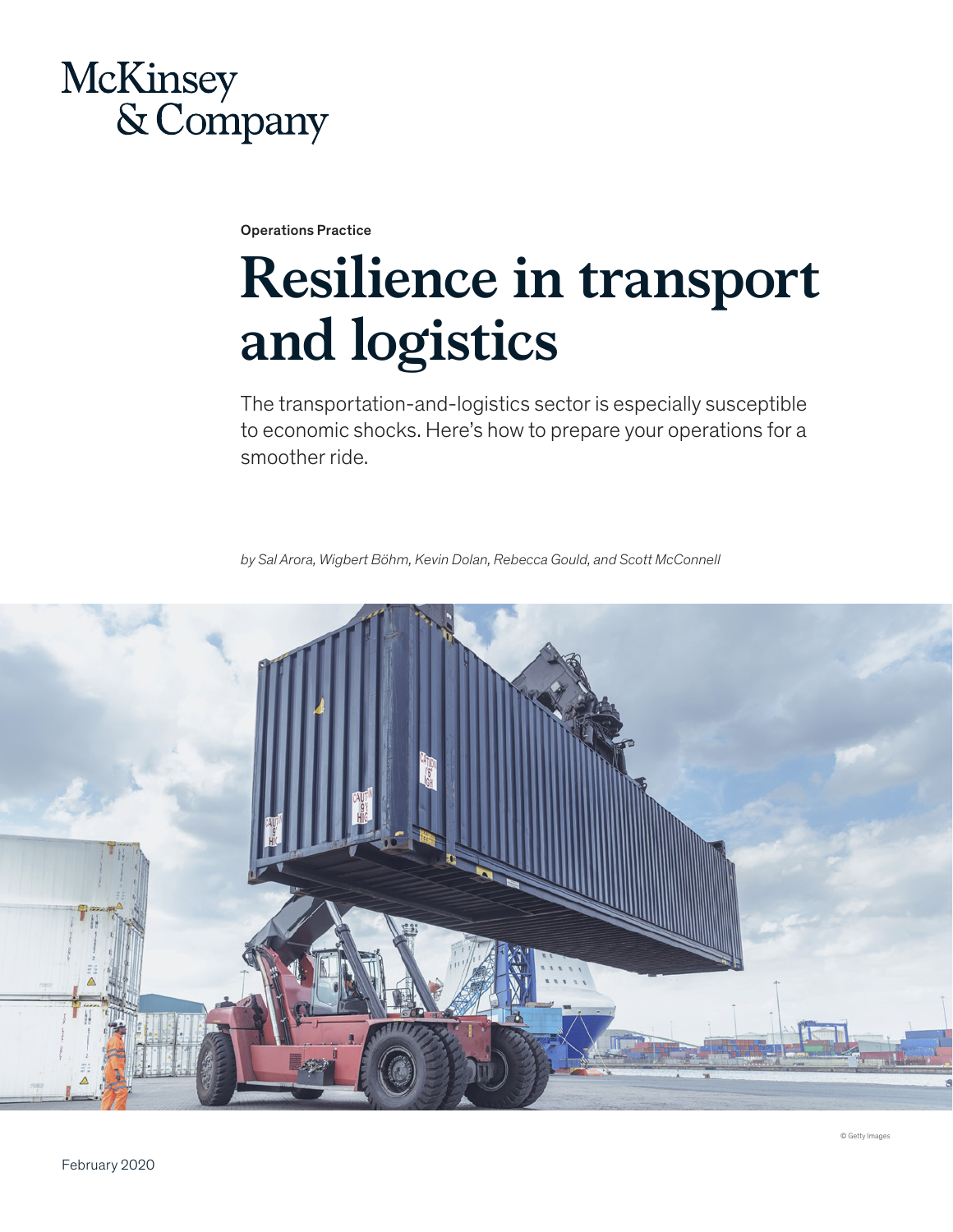# The transportation-and-logistics (T&L)

sector has benefitted from many of the most important business trends of the past half century. Globalization, the evolution of sophisticated just-intime supply chains, and the rise of e-commerce have all helped the sector grow at a rate broadly similar to the overall economy. the overall economy.

But it hasn't all been smooth sailing. Economic downturns tend to hit the sector particularly hard. Our analysis of the past five US recessions shows that T&L companies suffer more on average than the economy as a whole (Exhibit 1). And in recent cycles, the problem may have worsened. Truck



Transportation and logistics activities are hit hard in downturns.

'Measured in gross output: industry's sales or receipts, including sales to final users in the economy and sales to other industries (intermediate inputs) ²Includes rail, water, truck, air, pipeline, warehousing, support activities

# **McKinsey** & Company

Exhibit 1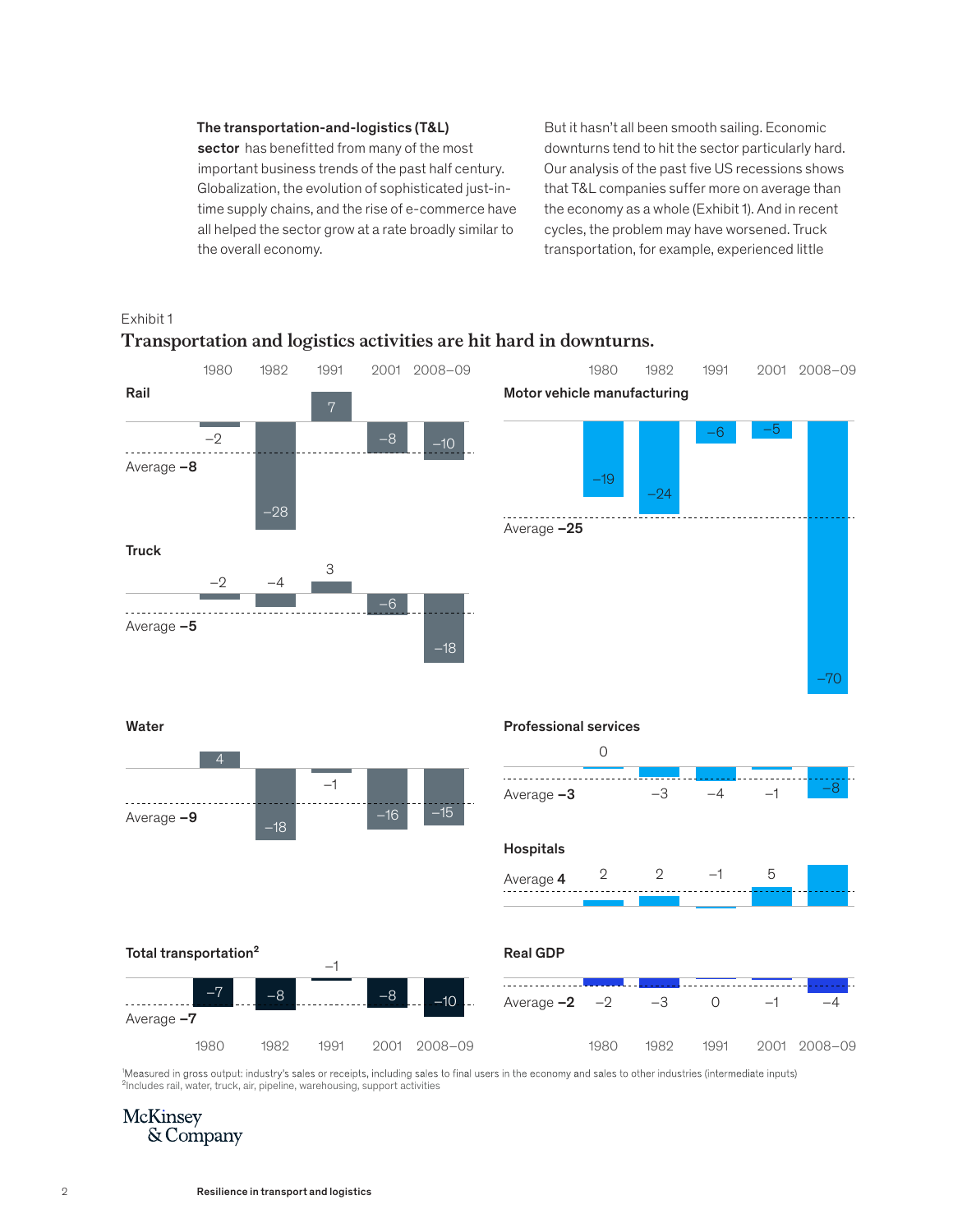Exhibit 2





<sup>1</sup>Total return to shareholders Source: CPAnalytics; McKinsey analysis

> contraction in the recessions of 1980, 1982 and 1991. In 2001, by contrast, the industry shrank by 6 percent, and the 2008 recession triggered an 18 percent contraction.

 As in all industries, sector averages don't tell the whole story. Some companies ride out downturns much more successfully than others. When McKinsey analyzed the performance of around 1000 large, publicly traded companies through the 2007-2008 global recession, we identified a subgroup of "resilient" organizations that outperformed their peers by a significant margin over the cycle. The performance of these companies dipped less overall during the recession and improved faster during the ensuing economic

recovery. By 2017, resilient companies had delivered a cumulative total return to shareholders (TRS) that was more than 150 percent higher than their non-resilient counterparts. Among the logistics and transportation players in the study, the gap was even starker, at 267 percent (Exhibit 2).

# **A playbook for resilience**

What made the difference? Part of the formula is fast decision making, enabled by a well-prepared organization. Our analysis also identified a playbook of specific interventions applied by resilient companies (Exhibit 3). In the lead-up to the recession, these companies took steps to achieve extra financial flexibility. They reduced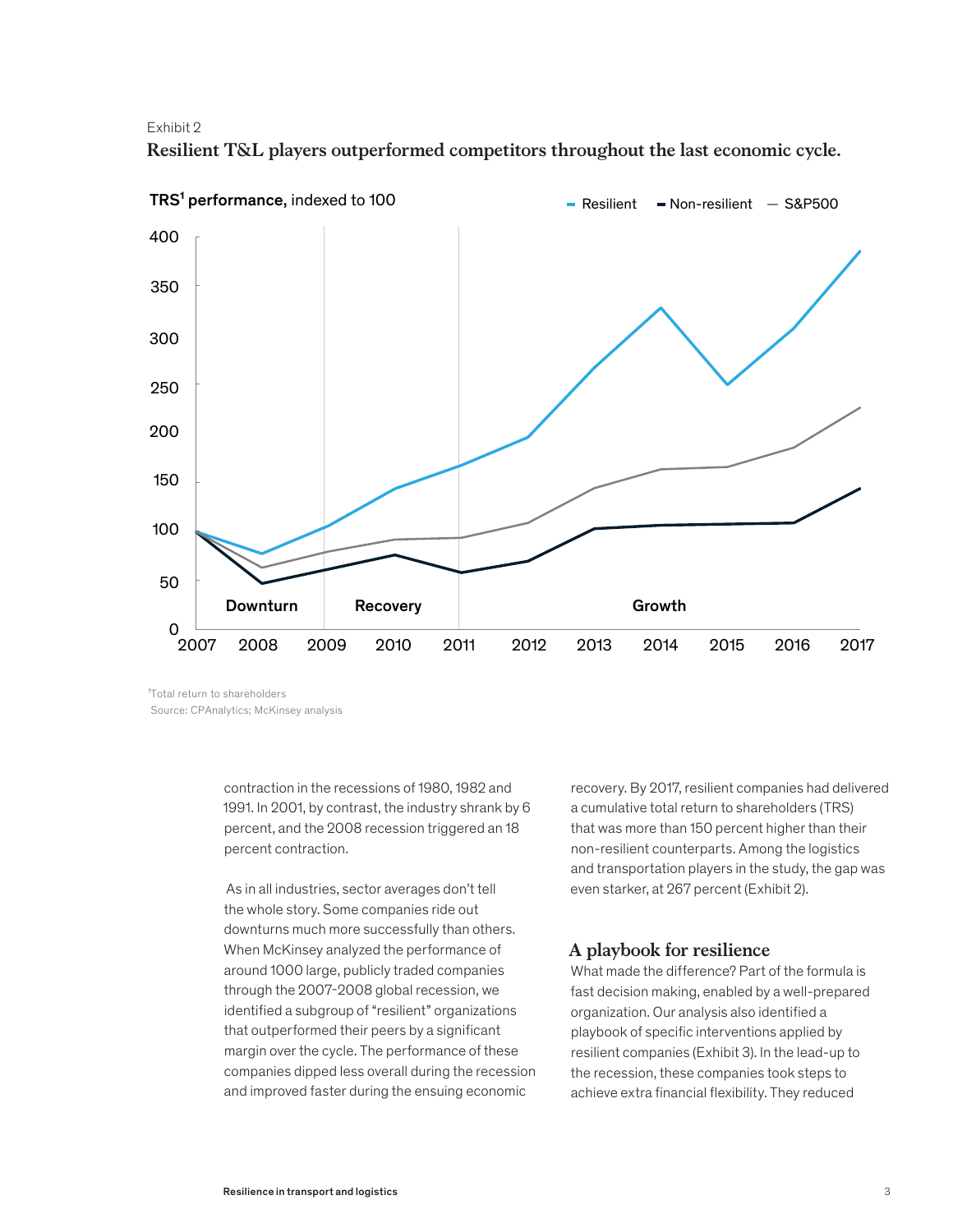# Exhibit 3

**A new resilience playbook is emerging.** A new resilience playbook is emerging.



balance-sheet debt while competitors were piling it on. And when the downturn hit, resilient companies moved faster and further than others, selling off businesses and cutting costs through improvements to operational effectiveness.

That focus on cost and value helped resilient companies maintain their margins—and, even more important, their key customer relationships through the crisis. It also put them in the best possible position to take advantage of the recovery. As the economy began to pick up, resilient organizations were ready to ramp up in response to growing demand, while also taking the opportunity to acquire new assets from distressed competitors.

#### Next time will be different

Business cycles are inherently unpredictable. Transport and logistics companies don't yet know if today's political and economic uncertainties will be enough to stall the economy, or how deep and how long any resulting slowdown will be.

What is clear, however, is that responding effectively to the next downturn will require a different approach. Getting past the limitations of traditional performance-improvement methodologies oriented around head count and cost will require fresh thinking about boosting productivity.

That's especially true in the area of operatingcost reduction. In the decade since the 2008 recession, digital technologies have transformed the pressures and opportunities that logistics companies face, driving a significant rise in customer expectations, for example. Used to the speed, flexibility, and transparency offered by the best e-commerce operations, customers increasingly expect similar service levels across the full spectrum of transportation activities.

On the other side of the coin, companies now have new levers to pull in addressing operational costs and efficiencies, thanks to the availability of the Internet of Things (IoT), digital workforce tools, advanced analytics, and machine learning. Today's leading T&L companies are adopting these approaches to achieve dramatic performance improvements.

The new generation of digital tools can be applied across four broad areas of companies' operations: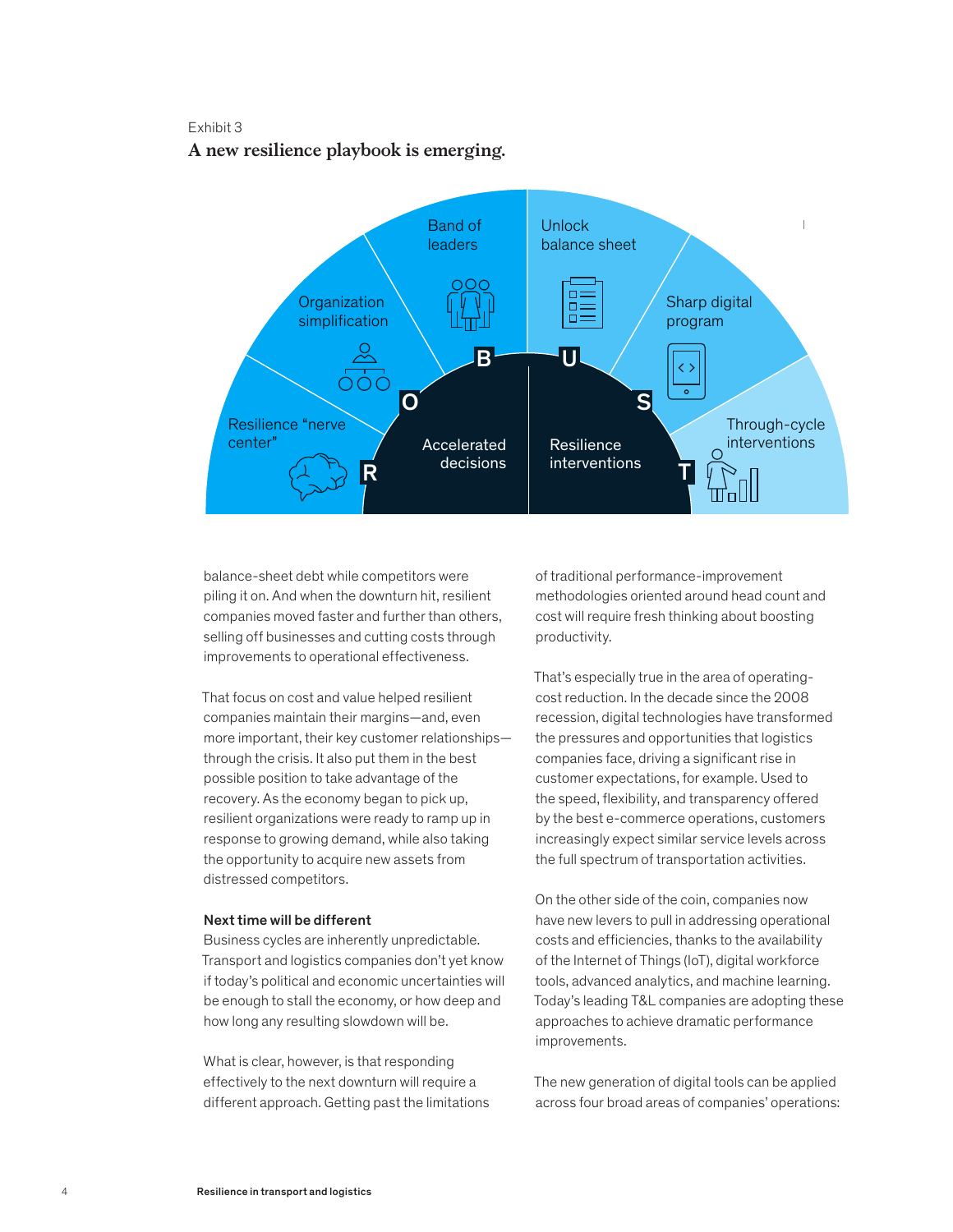their people, their processes, their supply bases, and their networks (Exhibit 4). Let's look at each in turn.

## Manage your people digitally

Improved workforce management is a significant opportunity for T&L companies. The laborintensive nature of many activities, combined with significant variability in labor demand and skills shortages in key roles, makes recruiting, managing, and retaining staff particularly challenging.

Leading players are now applying data and advanced analytic methods—such as machine learning and artificial intelligence—to a broad range of workforce-management tasks: demand forecasting, capacity planning, recruitment, daily scheduling, and task allocation and performance management. One road-transport company, for example, used a data-driven approach to understand and address the most significant factors that led to high rates of driver attrition. The company started with more than five million data points extracted from employee sentiment surveys, HR, payroll and finance systems, dispatching systems, and on-vehicle computers.

Using this data, the company built multiple models to analyze the factors that had the biggest impact on driver attrition. That work identified five specific clusters of drivers who were much more likely to leave, providing the basis for a number of targeted initiatives designed to address important pain points in the driver experience.

Moreover, models indicated that if the company achieved its attrition-reduction target, overall EBITDA would rise by about 4 percent. More broadly, our analysis suggests that an integrated digital workforce-management transformation applying a range of different tools and techniques can unlock 10 to 20 percent of additional value for T&L companies.

## Automate and streamline your processes

New digital approaches can transform the performance of core operations as well. The right digital tools boost efficiency by revealing the root causes for transportation-asset failures, thereby reducing the need for high-cost overhauls—and by automating routine activities such as report generation. They improve quality, eliminating the errors that can creep in when managers and

### Exhibit 4

# **For T&L companies, digital can improve cost and performance in four broad areas.** For T&L companies, digital can improve cost and performance in four broad com

# Manage your people digitally  $Q \ Q$   $\vdots$  Automate and streamline your

Advanced forecasting

Demand and supply simulations

Behavioral clustering and root-cause analysis to reduce absenteeism and attrition

Automated scheduling

Automated analytics to understand demand and market dynamics

Automation of routine transactional activities across the source-to-pay process

# processes

Always-on digital dashboard

Process automation

Digital task allocation

Advanced analytics (e.g. Monte Carlo simulation) to optimize scheduling

# Engage your supply base  $\Box$  Reimagine your network

Scenario simulation

Complex route optimization

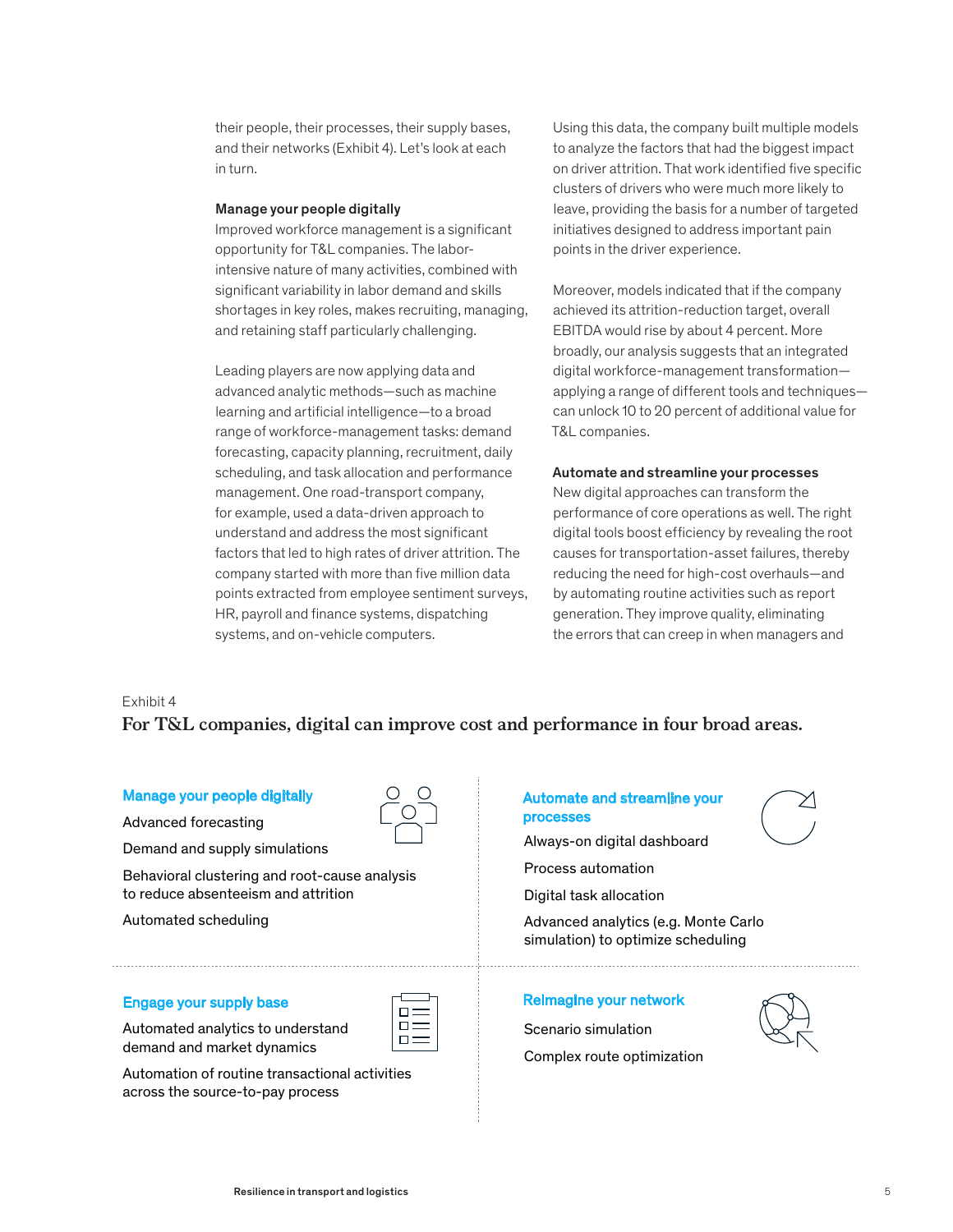frontline personnel rely on email, spreadsheets, or paper documents. And they transform effectiveness, enabling decisions to be made faster, with more relevant, timely, and accurate data.

At one large rail company for example, the reliability of its thousands of locomotives had fallen sharply for years. Managers thought that a more robust, time-based maintenance program and additional overhauls would be an effective answer.

But when the company systematically analyzed seven years of locomotive-failure data, a different picture emerged. The root cause turned out not to be a lack of maintenance, but poor scoping and targeting. Managers fine-tuned more than 80 percent of the required maintenance tasks, saving more than 30,000 hours of maintenance per year thanks to more accurate, time-based maintenance rationalization. Overhaul costs fell by a quarter, generating savings that the company reinvested in new condition-monitoring technology that let it further improve maintenance and asset-replacement decisions.

For a different logistics provider, the problem was a large backlog of maintenance tasks. Pressure on technicians to increase their work rate only compounded the problem by reducing the quality of the repair work that was completed.

The company found that the main root cause was its cumbersome planning process. The task list allocated to technicians was updated only once a week, and they were instructed to complete tasks in the order presented to them. Since that order did not account for the issue's criticality or the location of the asset, technicians often had to travel significant distances to work on relatively minor jobs, while more important ones waited nearby.

The response was to build a new digital tool that allowed planners to cluster jobs by location, and prioritize tasks according to their likely impact on commercially important service-level agreements. The new approach saved maintenance managers

around an hour of planning work a day, while increasing maintenance efficiency by more than 15 percent and reducing service-level misses by more than one-quarter.

The opportunities offered by technology extend beyond the optimization of individual processes. Some leading transportation and logistics companies are now using digital approaches to link their operations from end-to-end, providing significant improvements to visibility, performance and responsiveness.

#### Engage your supply base

In recent years, logistics and transportation companies have become much smarter about what they buy—and how. Most have developed sophisticated procurement capabilities, such as comprehensive category-management strategies, improved negotiation tactics, and careful spend monitoring.

Building on those fundamental good practices, leading players are now using digital tools to further improve the efficiency and effectiveness of their purchasing activities. They're applying advanced analytics to understand the dynamics of their demand and the characteristics of the market, automating routine transactional activities across the source-to-pay process, and building integrated procurement platforms to enhance spend transparency.

One global logistics company recently used e-procurement tools to carry out two large tenders. One, for rail, covered 50 providers and roughly 5,000 origin and destination pairs for different container types and directions. The second, for truck services, covered 750 vendors and 12,000 lanes. Using a digital approach allowed the company to address more than a million data points across the two tenders, eventually unlocking additional price reductions of 5 percent for rail and roughly 10 percent for trucking.

Another large transportation company used a range of digital spend-management tools to capture savings of 20 to 30 percent in one of its most significant send categories: tires. For more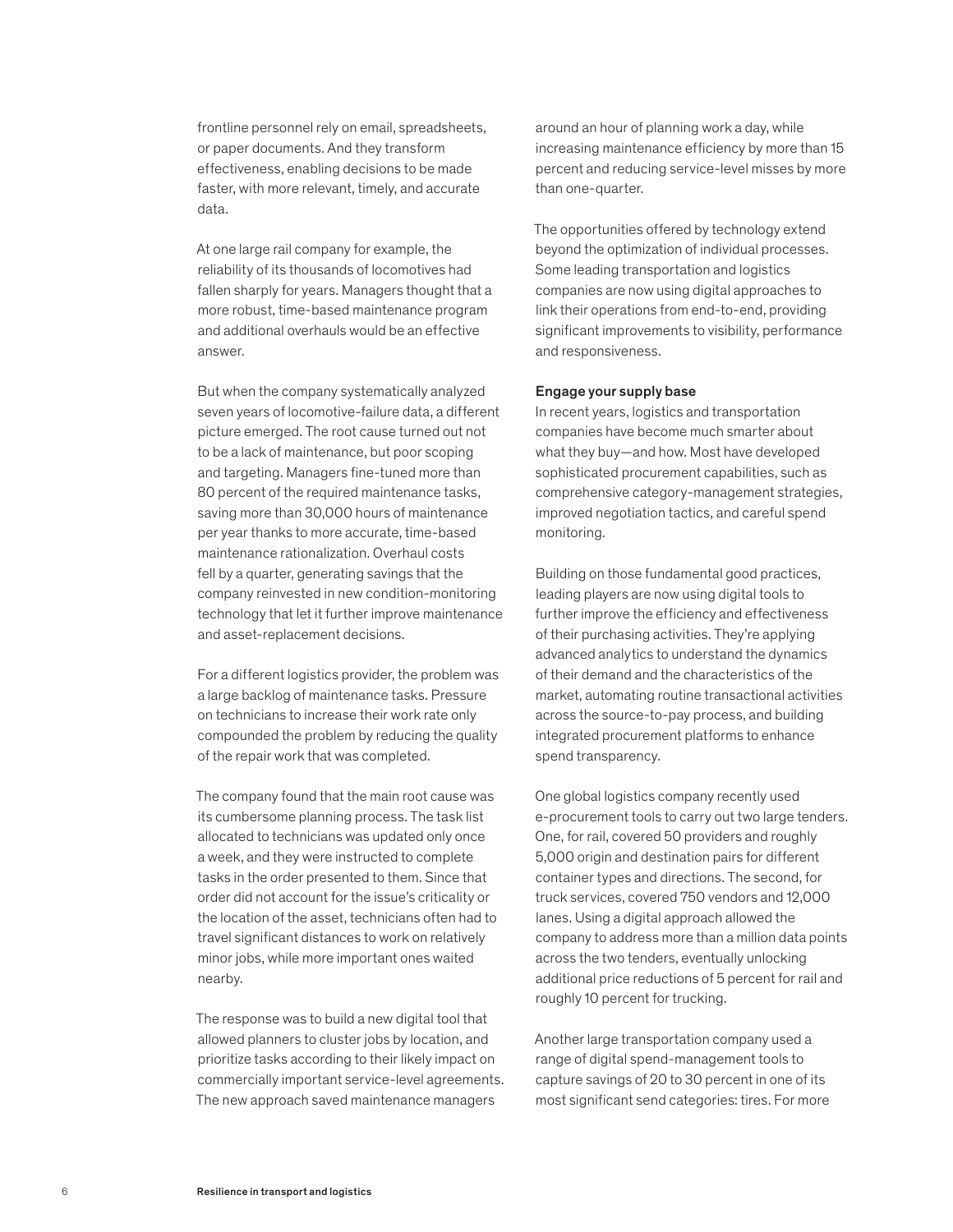One large rail company saved more than

# **30,000**

hours of maintenance per year thanks to more accurate, time-based maintenance rationalization.

than a decade, the company had sourced new and retread tires from a single supplier, while leaving procurement of services such as tire repair and installation to the discretion of individual field locations. That approach meant no price competition for tire purchases, and no scale or consistency in tire services.

The company started from a clean sheet, defining a standard set of tire specifications depending on asset type, operating conditions, and tier positions. It then used advanced e-sourcing tools to generate request-for-proposals from numerous manufacturers. On the services side, the company applied digital mapping tools to analyze the networks of potential dealers, with the aim of identifying opportunities consolidate purchasing from a smaller number of providers.

#### Reimagine your network

Network optimization is fundamentally difficult. As they develop their networks, T&L companies face a multitude of complex, interdependent decisions, which must be made with incomplete data and for uncertain future demand.

Today, the development of powerful modeling, simulation, and analytics approaches is changing the way companies tackle complex network-optimization problems. The latest tools deliver deeper insights into not only the current performance of a network, but also its future performance—allowing organizations to identify bottlenecks, evaluate multiple alternative configurations, and rapidly stresstest their designs against a wide range of scenarios.

A shipping line looked at three potential changes to its network: adjustment of feeder connections, review of port calls with low yield, and replacement of expensive transshipment cargo with more attractive alternative cargo. Leveraging advanced analytics, it simulated the expected revenue loss, cost savings, and potential revenue-recovery probabilities for each possible intervention across all ship systems and cargo flows.

The project revealed opportunities to simplify the shipping line's network and capture several